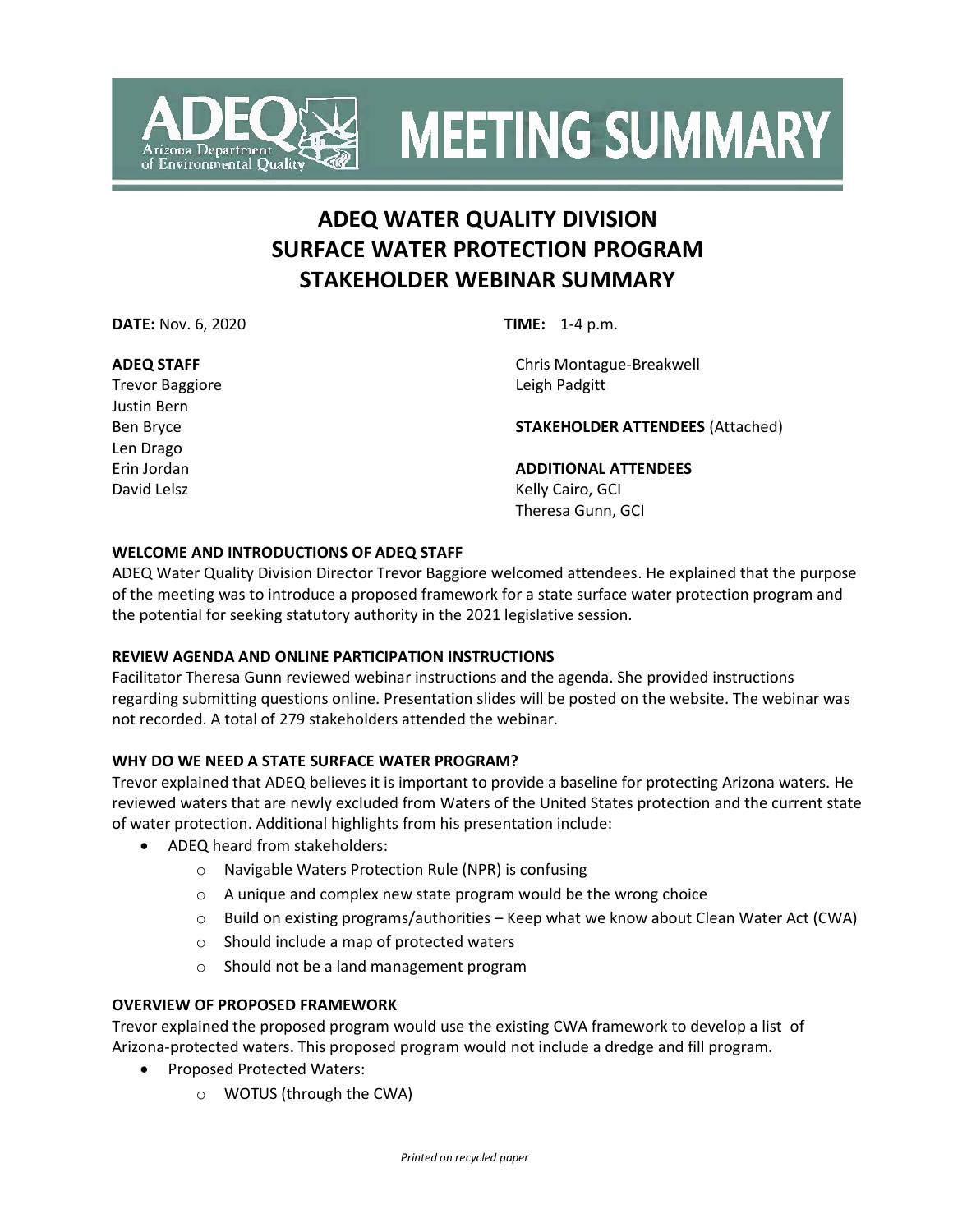- $\circ$  Arizona's eight major rivers, including ephemeral reaches (through an Arizona Surface Water Protection Program)
- o Additional wet waters listed (through an Arizona Surface Water Protection Program)
- Framework features:
	- o Same permit program and fees as the CWA 402 Program
	- o One set of standards
	- o Same permit for both WOTUS and listed state waters
- Framework will NOT:
	- o Require multiple AZPDES permits for a single discharge
	- $\circ$  Set standards for any ephemerals other than those portions of the eight major rivers
	- o Change how ADEQ administers AZPDES
	- o Regulate nonpoint source pollution
	- o Regulate agricultural return flows and agricultural stormwater discharges
	- o Create a state dredge and fill program (like CWA Section 404)

### **STAKEHOLDER DISCUSSION**

Theresa polled the attendees regarding their initial reaction to the proposed framework. Participants provided anonymous responses. Results include:

## Based on the information provided in this meeting, what is your initial reaction to the proposed framework?

Poll Results (single answer required):

| Great approach, I like it                                | 16% |
|----------------------------------------------------------|-----|
| Might be good approach, but needs more information       | 52% |
| Like approach, but doesn't do enough to protect AZ water | 25% |
| Like approach but it goes too far                        | 4%  |
| Not the right approach, needs a different framework      | 4%  |

Trevor asked attendees to consider: *Can you support this proposed framework? What other information is needed? Would you be willing to support potential legislation?*

Additional staff comments

- Under the federal NPR, some wet waters no longer protected
- Initial Arizona waters to be listed for a state program are not yet drafted
- Intent is to not be duplicative in the Arizona regulation
- Intent is to have an AZPDES permit which would look to the receiving water. If there are two waters, would issue the permit for the WOTUS, then examine whether this would also protect the state listed water and make a determination.
- Two significant issues to address: What is the criteria for being on the list? Which waters will be initially named to the list?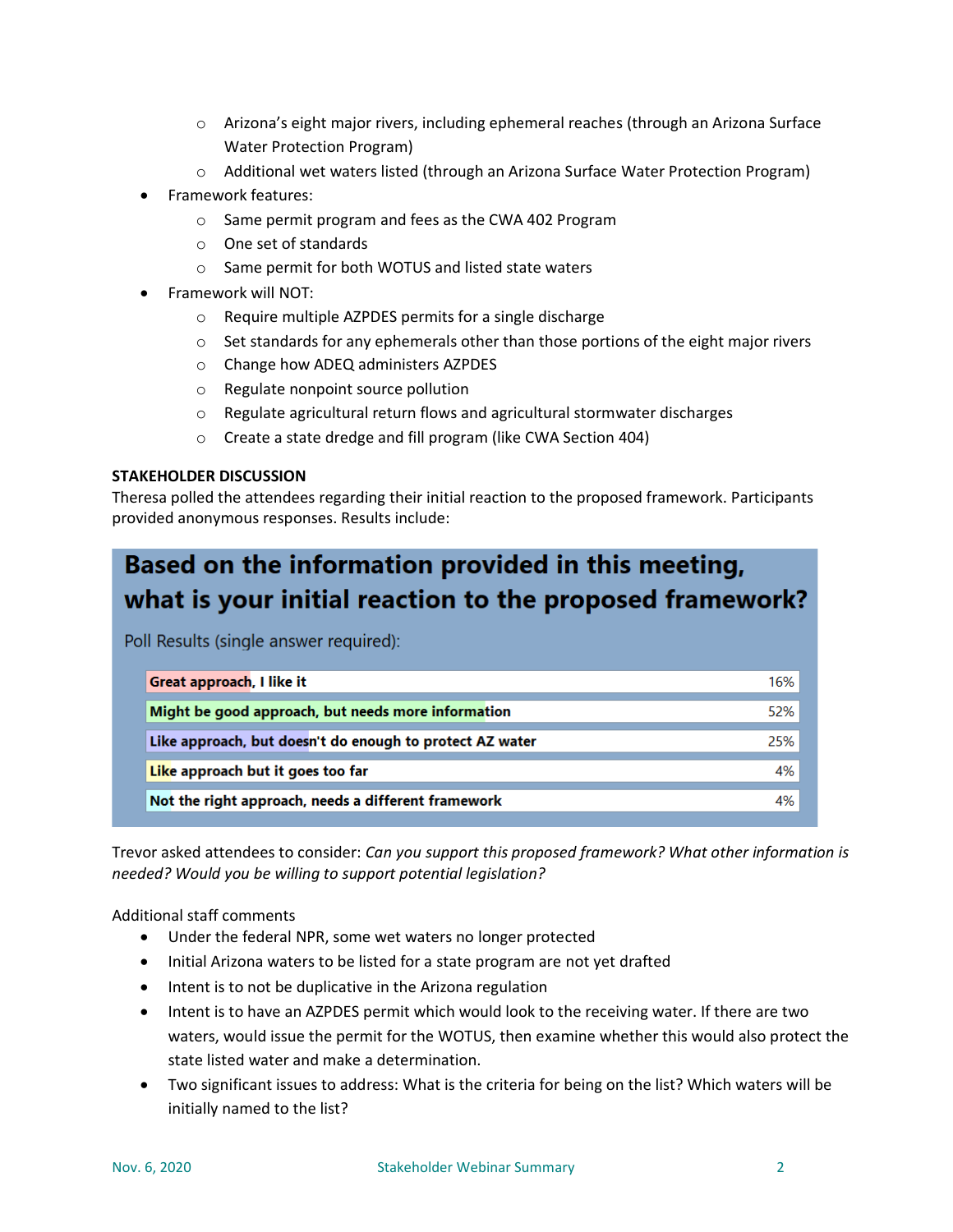Highlights of stakeholder comments and questions, and staff responses include:

- Ditches and canals that discharge to the eight major rivers?
	- $\circ$  If there is a discharge to a protected river (at the federal or state level) would require a permit.
- Regulate city-owned waters?
	- $\circ$  Initial proposal is no, because they would not be included on the list of Arizona protected waters at this time. Would be interested in hearing from municipalities about whether this assistance is needed.
- Concerned about adding waters want public participation.
	- $\circ$  Anticipate that adding or subtracting waters from an Arizona list would result in a rulemaking, and therefore include public participation.
- Would this include canals, such as SRP and Central Arizona Project (CAP)?
	- $\circ$  Initial reaction from a stakeholder advisory group (SAG) is that we should further discuss the topic with SRP and CAP.
- Would it include tributaries to the eight major rivers?
	- o Yes, it could include perennial and intermittent waters
	- Would effluent-dependent water be on the list?
		- $\circ$  If the water body does not flow in response to weather event, it could be protected.
- Criteria for excluding waters?
	- $\circ$  Criteria would be part of the legislation. There needs to be an environmental and public health component. ADEQ would review the data. There could be a nomination process to include waters on this list.
- When will the process be in place?
	- o Steps in this type of legislative process generally include: authorizing legislation, bill process, bill becomes effective (approx. summer of 2021), addition of the actual list of waters.
- Should only non-WOTUS be on the Arizona list?
	- $\circ$  Yes, the intent is to evaluate and protect those waters not regulated under WOTUS.
- Would ephemerals covered?
	- $\circ$  Intent is that if the pollution would reach a protected water body, at the federal or state level, then that discharge would require a permit.
- What is the criteria for covering additional waters?
	- o Need assistance in creating the additional list, and in developing the criteria.
- What about tributaries to ephemerals?
	- o Ephemerals are not protected under this proposed framework. Goal is to protect appropriate wet waters in Arizona.
- Timeframe for the map?
	- $\circ$  We are hopeful the initial list of Arizona waters would be authorized by statute quickly. ADEQ could then develop a map quickly, as well.
- When will state waters be regulated?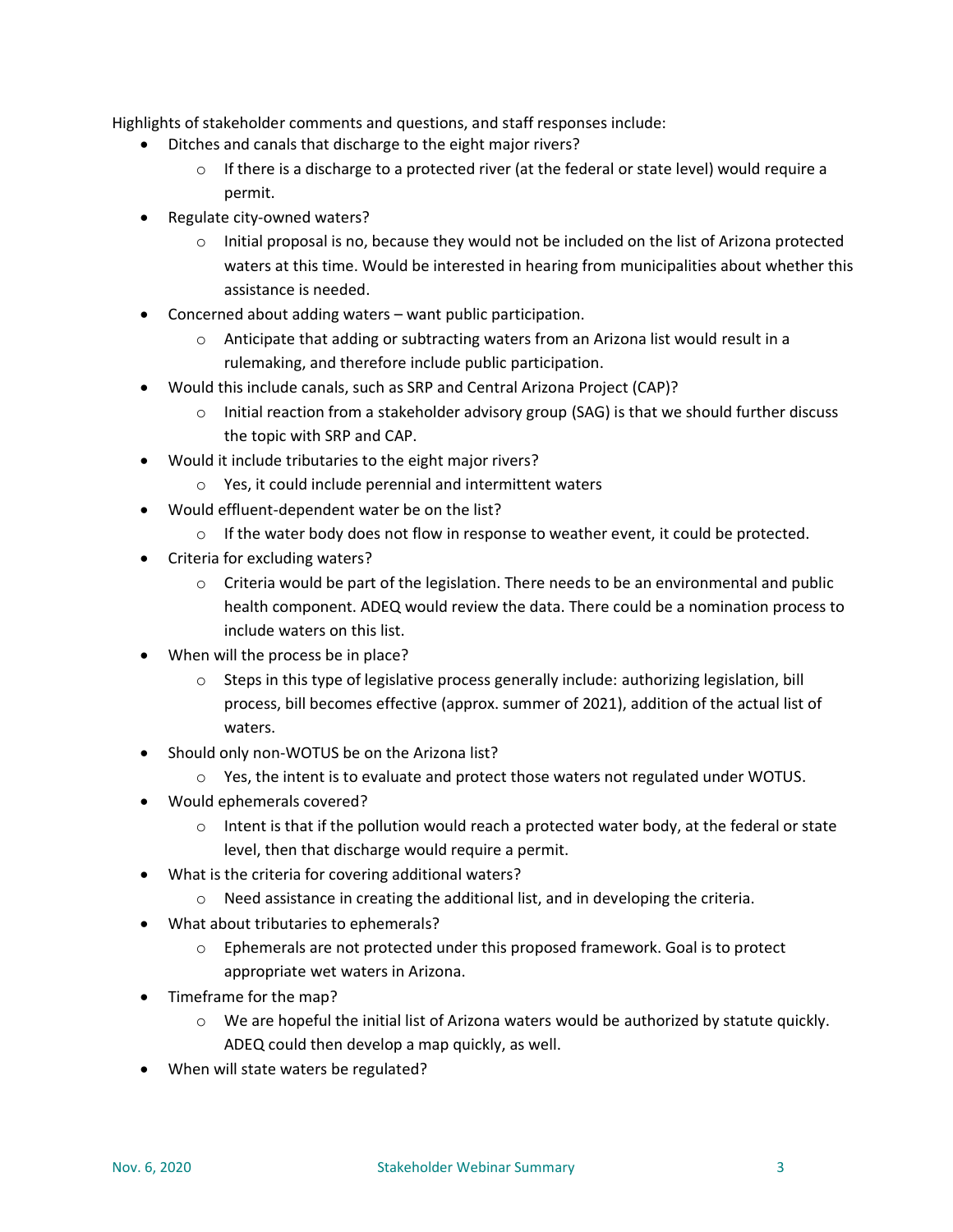- $\circ$  This is a policy question at the legislative level. If a bill is proposed in January 2021 options include either an immediate-effective procedure, or more typically an effective date of 90 days after the close of legislative session.
- Will there be a process to add other waters to list at the local level?
	- $\circ$  We had not envisioned this request and will need to consider it. The current thinking is ADEQ would receive a recommendation and act on the request.
- How will Arizona waters be protected from dredge and fill situations if this is not part of the program?
	- $\circ$  Goal of program is to protect water quality, not manage land use. It is likely a potential discharge would be regulated under this proposed framework.
- Point source discharges and requirements?
	- $\circ$  The interest is in protecting water bodies with which people and wildlife interact.
- Will permittees need duplicate permits?
	- $\circ$  A discharge to a WOTUS will be regulated under CWA, and not duplicated through a state program.
- How will Maui apply?
	- $\circ$  If there were a discharge arriving through a conveyance, then this same circumstance would apply in Arizona.
- Comment: Ditches and canals are potential potable water sources.
- Will there be an end date regarding permits issuance?
	- $\circ$  AZPDES permits are issued on a five-year time frame. Would make sense to move from one permit issuance to another in a reasonable manner.
- WOTUS versus state water process?
	- $\circ$  Movement from a previously determined WOTUS (but is no longer a WOTUS) to a state water under the surface water protection program is not intended to onerous or result in duplicative permitting. Looking at a seamless transition through AZPDES.
- Will CGPs and SWPPs be affected by the adjusted framework?
	- $\circ$  Goal is for state waters only to be enforceable at the state level, not federal level.
- If ADEQ management changes, how do we avoid scope-creep?
	- $\circ$  This is part of the purpose of legislation to clearly state the goal and intent, and any resulting rules.
- Have you done an economic impact study?
	- No, this program would be filling the gap of the waters no longer covered due to a change at the federal level. ADEQ is not proposing a significant change to the waters that were covered six months ago.
	- $\circ$  Other states have this type of regulation, and regulations that are more pervasive.
- Why were some stakeholders not included in previous WOAZ discussions?
	- $\circ$  It has never been the intent to exclude anyone this why this conversation is occurring now. Two smaller groups, the stakeholder advisory group and the state agency group, were used to seek initial input from a broad variety of interests.
- Draft legislation status?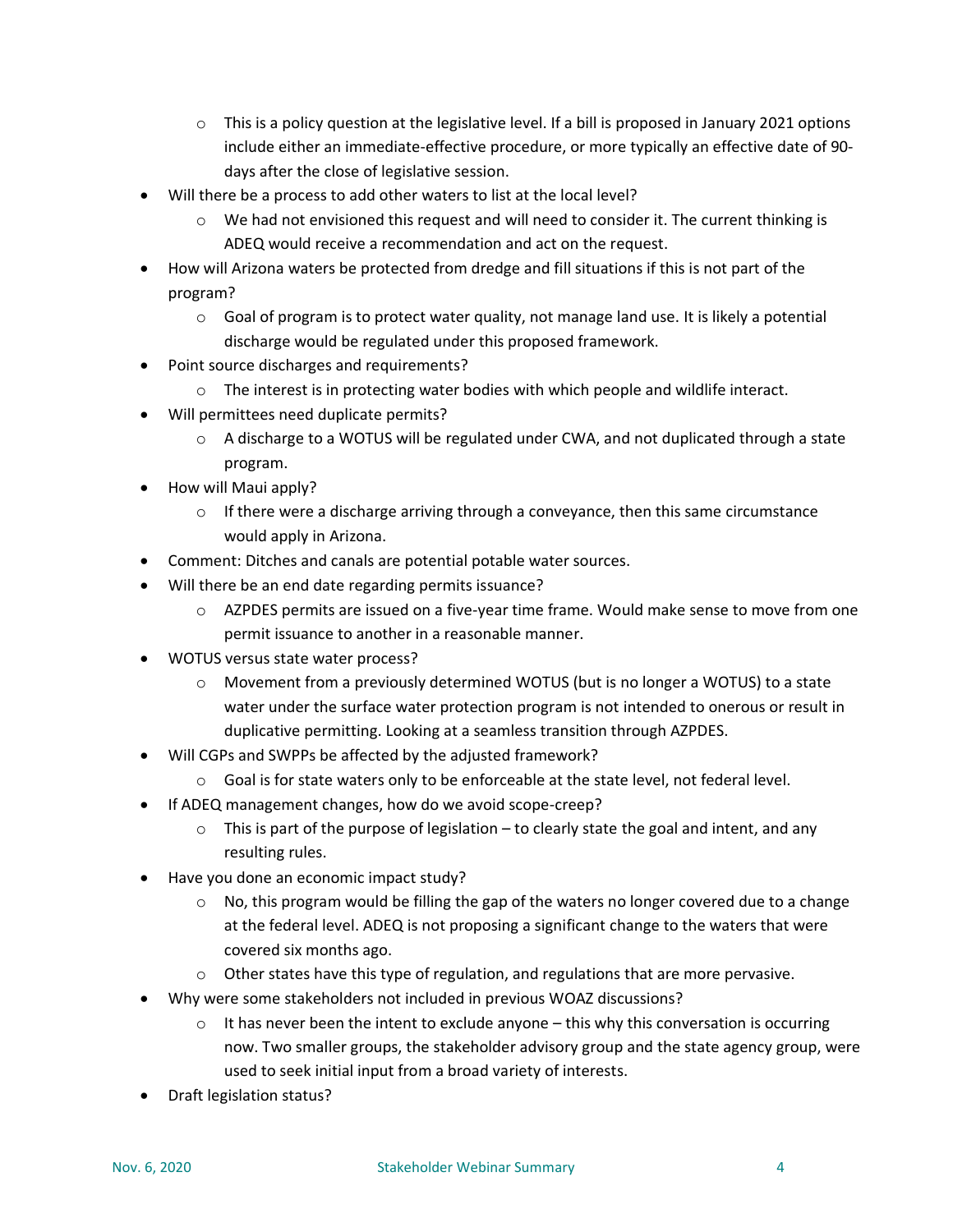- $\circ$  There is an exceedingly rough draft of legislation that was discussed on Oct. 30. We are asking the same questions brought to the SAG to the broader stakeholder group today. Review of the draft legislation is part of the process and will be forthcoming.
- What if a new federal administration eliminates the NPR?
	- $\circ$  If this occurred, it would take some time. We believe it is valuable to set a baseline for water protection for Arizona waters, regardless of potential changes in the future.
- Comment: Local and tribal jurisdictions should be able to nominate waters.
- Is there assistance for the Navajo Nation to clean up waters?
	- o This would occur at the federal level.
	- o ADEQ will conduct a tribal listening session on November 13.
- Is there a process for tribes to suggest that a significant tribal water be added to list?
	- $\circ$  This would be a good discussion topic at the upcoming listening session. It will also be determined by the criteria to be written in the initial statute.
- Without a published WOTUS map, how can stakeholders be identified?
	- $\circ$  The intent is to first develop an initial list of waters, and then create a map as quickly as possible.
- How much water can be removed from a state water, how much groundwater?
	- $\circ$  While water quantity does impact water quality, two separate agencies regulate water quantity and water quality. ADEQ cannot regulate water quantity issues.
- Comment: For public safety, canals that feed SDWA plants should be regulated.
- Will there be public participation options?
	- $\circ$  Yes, the rulemaking process includes public participation. The rulemaking will include criteria for initial list.
- What about local waters?
	- o Municipalities can protect waters under their jurisdiction.
- Are you looking at irrigation ditches that also handle flood overflows by default?
	- o No, it is not our intention to regulate agriculture-related ditches or canals.
- Why not start the list with Appendix B?
	- o Considered this option. Seeking input on creating the criteria and list.
- Would waters be added in groups or individually?
	- $\circ$  Hope there would not be immediate needs for additions. It makes sense to add or remove groups of waters as needed. Believe that a mandatory ADEQ-review would be part of the process.
- What about SRP canals and those used for drinking water?
	- $\circ$  Some canals do provide for drinking water. In this context, "protected" means there are water quality standards associated with that water. If there is a discharge to a protected water, the discharge must be consistent with applicable water quality standards.
- Who was on the SAG? Was there a tribal representative?
	- $\circ$  One tribe does not represent other tribes. Did have a representative of the Intertribal Council participate on the SAG. We have also offered tribal consultation. We worked to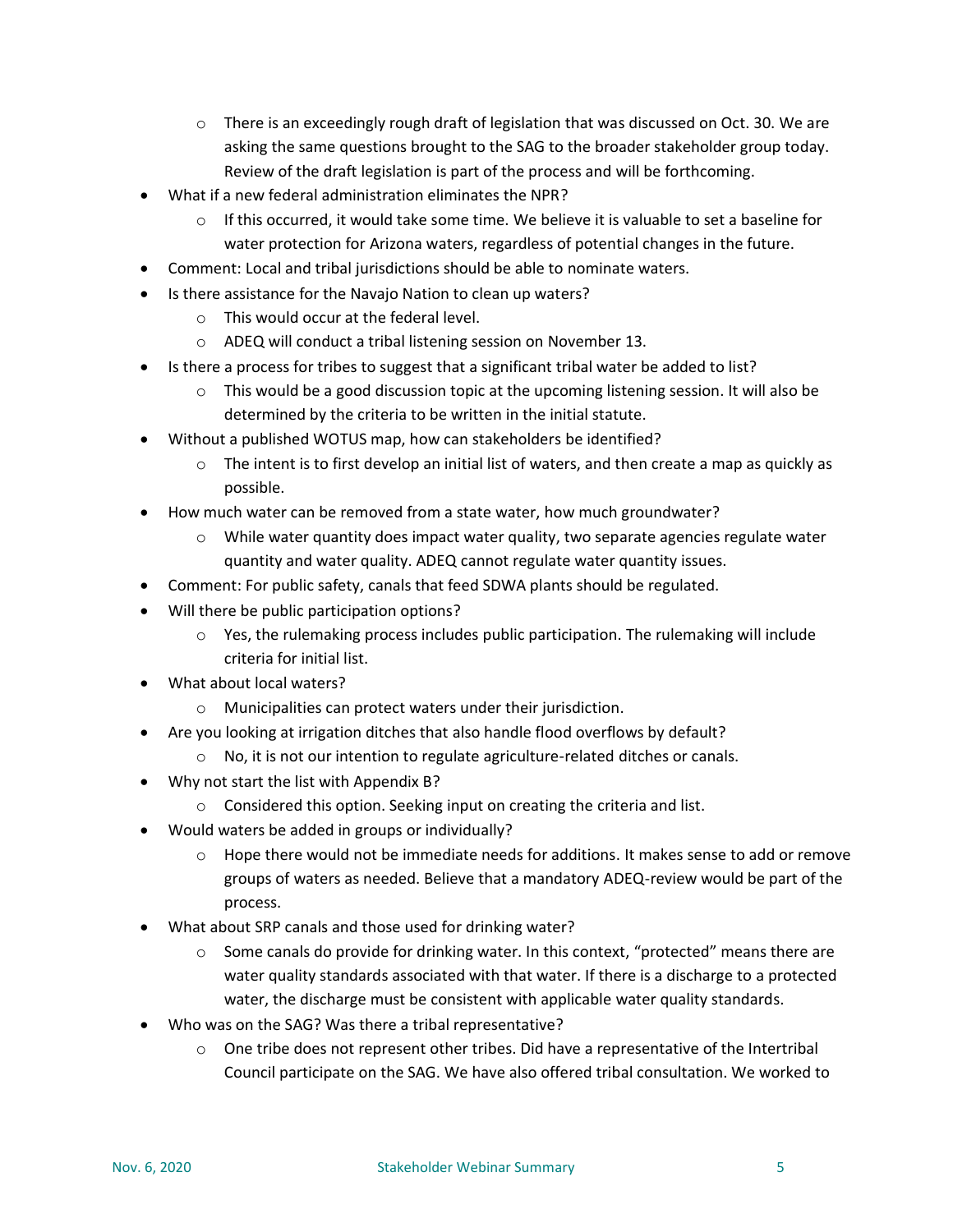gather a very diverse which included an ASU representative and the Nature Conservancy, for example. The presentations, charter and roster are available online.

- What about MS4s?
	- o Still defining boundaries, and will be further assessed once waters are determined.
- Will you let people know if they no longer need a permit?
	- o Yes.
- When will the toolkit be available?
	- $\circ$  The toolkit will be more useful once we are able to provide a map. Flow regime maps are nearly complete. Video training for specific tools is under development. Shape files can be requested through the ADEQ Records Center. Staff is actively working on these efforts to provide clarity to stakeholders.
	- o <http://www.azdeq.gov/ScreeningToolkit>
- Will protected waters be listed in the 2021 bill?
	- $\circ$  Goal is to specify the criteria in the bill rather than the actual list. This allows for adding or removing waters that meet the criteria without requiring a statutory change.
- As all ephemeral streams contribute to groundwater, groundwater must be designated a protected water body
	- $\circ$  This program would not interfere with APP, which is the groundwater protection program.
- Can there be a map of MS4 coverage?
	- o We propose to regulate waters, not areas around waters.
- How can we ensure that additional waters get NEPA or Endangered Species Act protections?
	- $\circ$  State action does not trigger any of these federal actions. ADEQ does not have authority to require NEPA and ESA.
- Would like to see protections for historic or other waters.
	- $\circ$  ADEQ requested additional detail on these needs and what the network would look like.
- Need clarification on two separate ADEQ programs.
	- $\circ$  WOTUS/CWA protection is effective today. However, other waters previously protected under the CWA are not. The purpose of this proposed program is to protect those newly non-WOTUS waters under a similar framework as that at the federal level. This proposed program is the evolution of the PALS program previously discussed in February 2020.
- Comment: The list of protected waters ought to err toward protectiveness. Then effort can be on the development of criteria for delisting. This will help reduce the gap of unprotected waters and better protect people, wildlife, and fish that use the water.
- Would a ditch that originates and flows back to the Verde River require protection?
	- o Will need to discuss this scenario as a team. However, where there is a discharge to a protected water, there would be cause to review.
- What if a point source affects water quality downstream?
	- o When water is regulated by CWA, it is no longer regulated by the Resource Conservation and Recovery Act (RCRA). The nature of the discharge would need to be evaluated under RCRA. If the discharge is not flowing to a WOTUS, the question becomes: *What is in the discharge and is that regulated by RCRA?* Would seek further expertise regarding RCRA.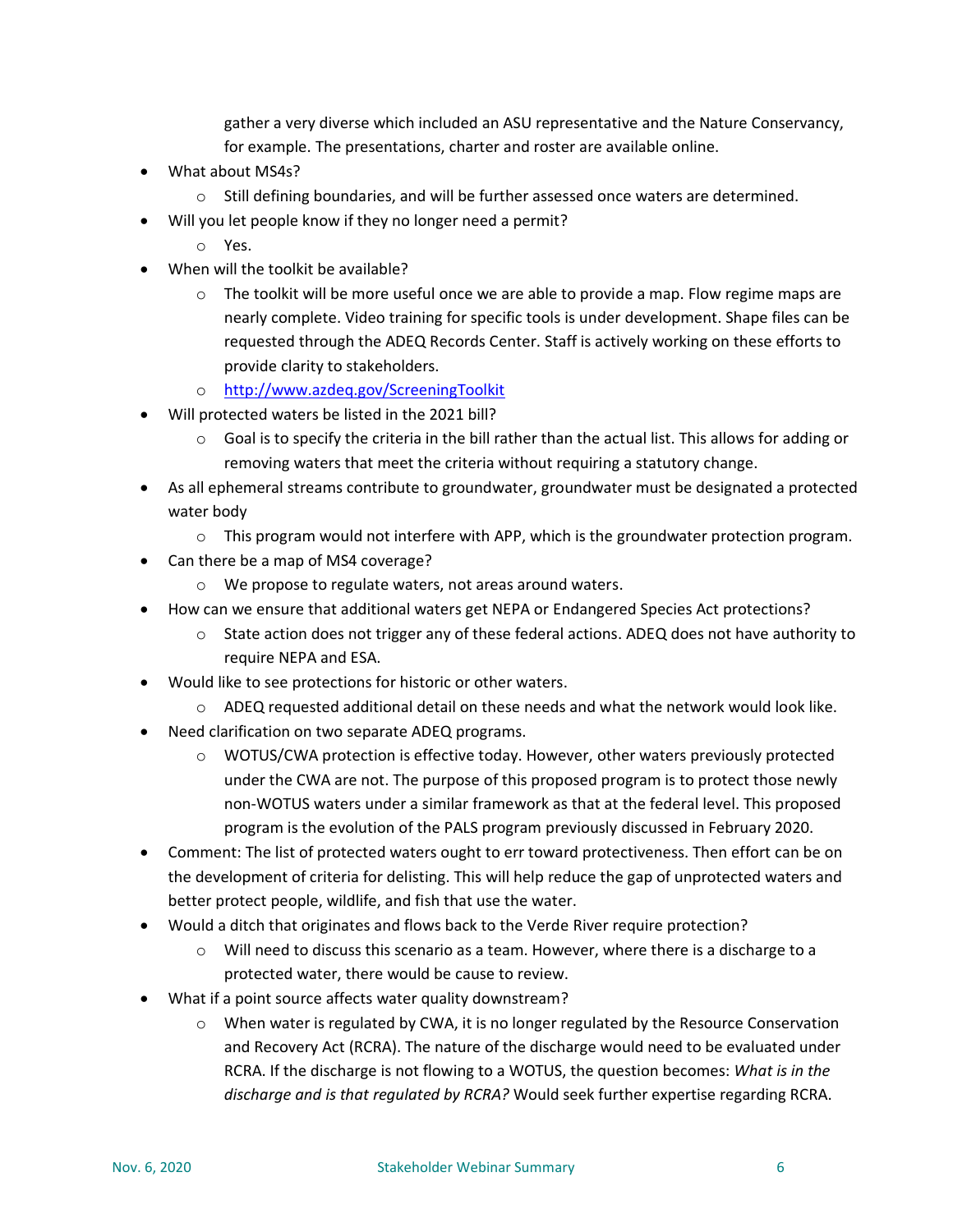- Comment: Agriculture discharge should be regulated the discharges eventually reach the ocean and negatively impact wildlife.
- How will you protect against unintentional accumulation of hazards in unregulated areas?
	- $\circ$  Not an overall assessment related to facility siting. Need to consider whether the program needs to be changed. Currently just a water program.
- Session law versus rule?
	- $\circ$  The proposed legislation will include the eight major rivers. Additional waters listed are expected to be part of the rule making process and put into session law. Want to avoid a gap of coverage for these waters between the legislation and session law.
- Any difference in protections from the federal CWA to the state program?
	- $\circ$  Staff would appreciate additional input on CWA items, such as effluent limitation guidelines, that might not be necessary for a state program.
- Is there an issue with the state not being more stringent than the federal CWA?
	- o Will address this concern in developing the language.
- Comment: The state should delineate which waters are under which program so this is not lost.
- Can the draft legislation be posted on the website? We should all have access.
	- $\circ$  Risk of doing so at this time is that we are deliberating what the draft should include. We want to provide a package that is truly ready for comment and review. The current draft does not include a complete view of the proposed program.
	- $\circ$  Legislation should include the criteria for including waters. This criteria is not yet drafted, and is part of what we are currently seeking input on with this group.
- Comment: Should consider building on other states' work, like Utah.
- Are there water quality standards for all of the waters expected to be protected?
	- $\circ$  Don't yet have a list of the waters. Criteria for the list is one of the areas we are seeking input.
	- $\circ$  Current proposed program is to assess the effect of the discharge on the protected water.
- Why not establish a state 404 Program?
	- $\circ$  ADEQ does not have the technical expertise to run a 404-type program at this time. The program we are suggesting would be protective of water quality.
	- o Army Corps of Engineers determines whether a water is regulated under the 404 Program.
- How will you know if pollution is occurring on a non-WOTUS water?
	- $\circ$  Permittees have the legal obligation to make this determination. If the pollution is occurring, compliance and enforcement actions can be pursued.
- Comment: Land management and land use must be tied to our water resources. These are inseparable as land use indisputably affects groundwater.
- Will you monitor the effects on groundwater?
	- $\circ$  The groundwater program is regulated under APP. This program is to protect surface water.
- Ephemeral vs. intermittent?
	- o Currently have clear definitions and would keep these definitions.
	- o Interested in receiving additional information about flow regime.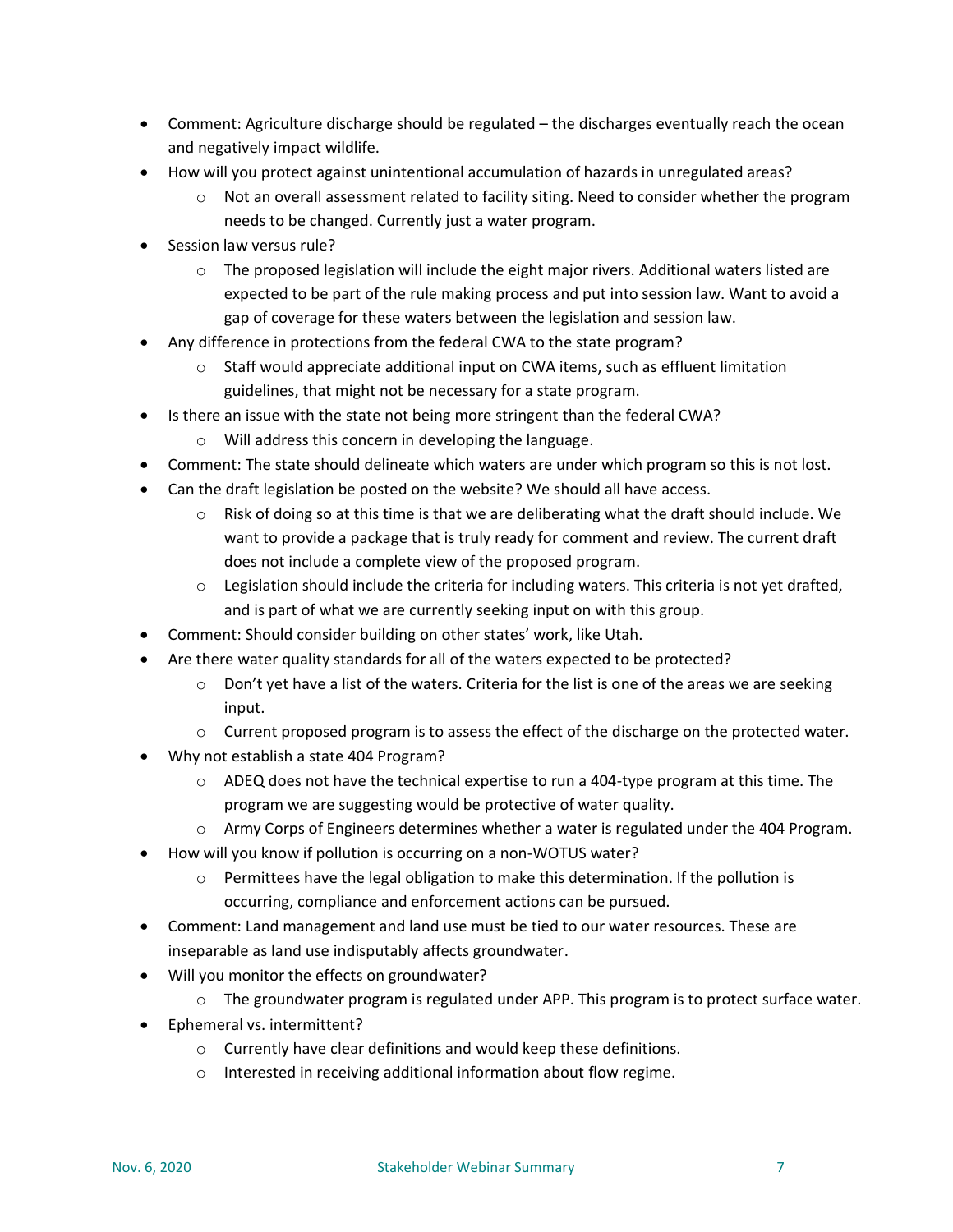- $\circ$  Intent is to protect perennial and intermittent waters through this program, not ephemerals.
- Washes of ephemeral streams need protection, as some are ephemeral only on the surface and have subsurface streams year-round. What is the rationale for excluding ephemeral waters?
	- $\circ$  ADEQ wants to protect human health and the environment. Stakeholders with data about the impact of an ephemeral water downstream should provide this information to the project team. We would like to consider this data. There is a wide range of ephemeral waters and we would like information about criteria for protection. The critical need is to protect wet waters.
- Why not protect ephemerals through APP?
	- o APP is developed to protect groundwater.
- Would pumping water into a dry waterway be regulated?
	- $\circ$  Many specific details would be needed to answer this question. If there is an impact to a protected water, then it would need to be regulated.
- Can a 100-year storm retention area have different control measure requirements?
	- $\circ$  If a municipality retains the storm water and it does not reach a protected water, this would not be a regulated activity.
- Comment: Ephemeral waters comprise so many streams in Arizona. Their lack of coverage in the framework will jeopardize their integrity and water quality.
- Toolkit clarity?
	- $\circ$  Toolkit is to provide an initial screening level toolkit to help answer applicability questions.
- Is a nonpoint source discharge reaching a WOTUS regulated?
	- o Must be a continuous channelized conveyance to a WOTUS to be regulated.
- Will ephemerals flowing to the eight listed rivers protected?
	- $\circ$  Those ephemeral would not be covered, per se. If the discharge reaches a protected water, it would need to be permitted.
- Why not include pollutants that are part of a dredge and fill operation?
	- o Requested more detail on this suggestion.
- If an effluent dependent water (EDW) is protected, would it be considered "permitted, non-WOTUS"?
	- $\circ$  Some EDWs are WOTUS. Would need to see if the EDW is WOTUS or on the state list.
- What percent of stream miles will be protected?
	- o Only about 20% Arizona's waters have had the flow regime of determined.
- Fees?
	- o Propose to maintain current AZDPES fee structure.
- What criteria are within the realm of consideration? Size of flow?
	- $\circ$  Want clear, objective criteria. Examples include whether there is a continuous channelized conveyance, flow regime data, and geology. More information is available by examining the screening level toolkit.
- MS4s and listed waters?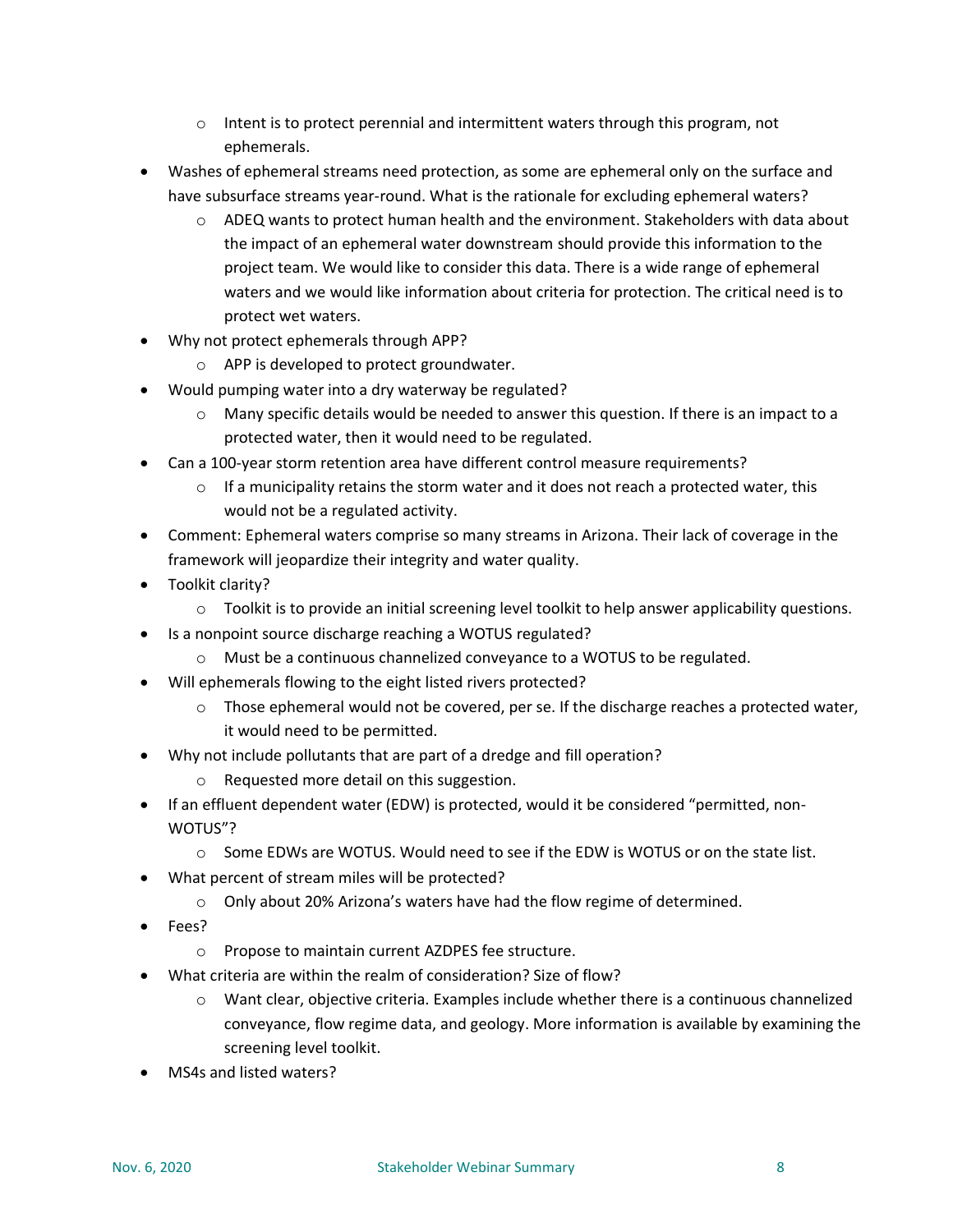- o An MS4 by definition discharges to a WOTUS. If the outfall flows to a WOTUS, need to regulate upstream sources of pollution.
- o Possible exemption is if a municipality uses a WOTUS for stormwater control, the water remains a WOTUS.
- Are you proposing the same framework for connectivity, such as the typical year flow?
	- o Goal is to provide a list of waters, so that there is clarity for all.
- Is ADEQ meeting with each MS4?
	- o Currently meeting with Phase I MS4s. Could also conduct a meeting for Phase II MS4s.

Theresa polled attendees on their support for the framework based on the overview. Results follow:

# **Based on the information provided, what is** your initial level of support for the framework?

Poll Results (single answer required):

| I will actively support legislation for this framework | 36% |
|--------------------------------------------------------|-----|
| Not sure of support until I get more information       | 57% |
| Don't need a state program, but this works if we must  | 3%  |
| Cannot support a state program at all                  | 1%  |
| Will actively oppose legislation                       | 4%  |

### **FLOW REGIME MAPS**

Erin Jordan announced that the flow regime maps are now available online. She polled the group about how they would like to be notified about updates. The poll response follows:

| What is your preferred method for<br>notification? |                                                  |     |  |  |
|----------------------------------------------------|--------------------------------------------------|-----|--|--|
| Poll Results (single answer required):             |                                                  |     |  |  |
|                                                    | Email once a month when flow regimes are updated | 83% |  |  |
|                                                    | Notice posted on website                         | 10% |  |  |
|                                                    | No email. I will check the site when needed      | 5%  |  |  |
|                                                    | Other                                            | 2%  |  |  |

Erin will create a new subscription list for flow regime updates. Individuals will need to subscribe to this list.

A video demonstrating how to use the toolkit also is available on the ADEQ website.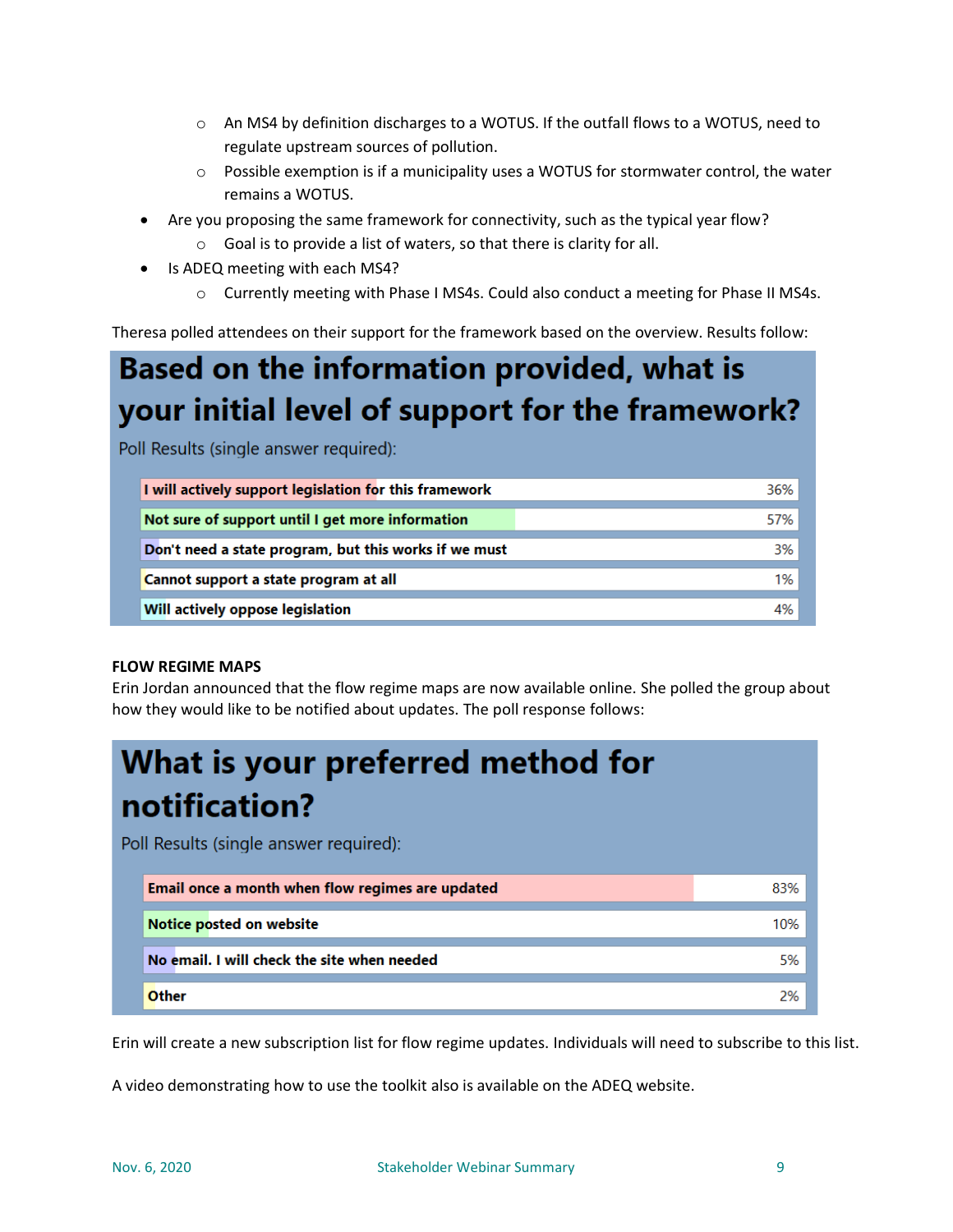### **NEXT STEPS**

Trevor requested responses to the online survey by Nov. 13, 2020. However, ADEQ will continue to accept comments and input after that date. He noted that while questions will be posted, individual responses will not be included, as the staff focus is on program development. ADEQ will email the link to the survey and the presentation slide deck to stakeholders.

Next steps include:

- Revise framework to incorporate feedback
- Finalize draft legislation to seek statutory authority
- Continue to provide stakeholder updates, link for handouts and online survey
- Stakeholders to subscribe to flow regime update subscription list if desired

### **CLOSING**

Trevor expressed his appreciation for stakeholders posing tough questions during the meeting and the interest in this process both during this meeting and over the past several months.

#### **ACTION ITEMS**

- ADEQ to email the link to the survey and the presentation slide deck to stakeholders.
- Erin to create a new subscription list for flow regime updates. Individuals will need to subscribe to this list.
- ADEQ to consider reviewing definition of WOTUS with stakeholders in the future.
- Potential Tribal Listening Session topics:
	- o Assistance for the Navajo Nation to clean up waters?
	- o Process for tribes to suggest adding a significant tribal water to list.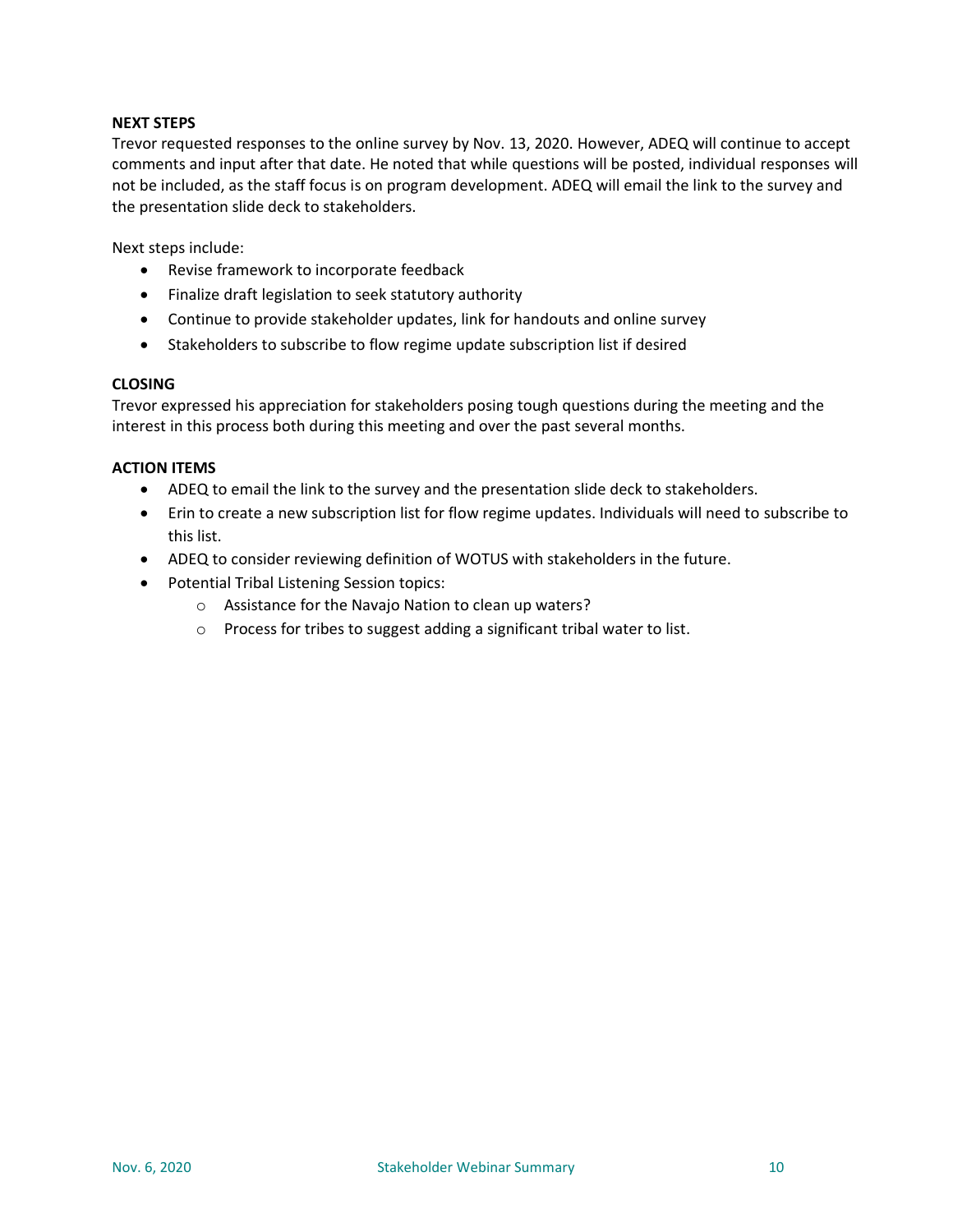### **STAKEHOLDER ATTENDEES**

Jeffrey Allmon Phil Allred Melanie Alvarez George Amaya Lisa Andersen Tony Angueira Patrick Antonio Jeremiah Armstrong Kimberly Baeza Sandy Bahr Amy Baker Angela Balliet Tricia Balluff Gina Barborek Michael Barden John Barlow Loye Bechtold Travis Becker Charles Behney Wayne Belzer Thomas Besett Joshua Beutler Matthew Bilsbarrow Matt Bingham Jim Binick Joshua Blakey Jessica Blaydes Ron Blegen Paula Bluemer Don Bohlier Edwin Bone Rion Bowers Shon Brady Katy Brantingham Todd Bremner Ariana Brocious Erin Broussard James Brown Jeremy Browning Chris Buboltz Chuck Budinger Glen Buettner

Wayne Bulsiewicz Peter Bungart David Bunge Silvana Burgos Steve Burklow Greg Burnett Rich Burtell Robert Buss Joe Cable Michael Cabrera John Calkins Jennifer Calles Chip Campbell Elizabeth Capotosti Joan Card Anne Carlton Leslie Carpenter John Carr Noel Carter Tricia Cassidy Derek Castaneda Victoria Casteel Ryan Cavalier Jean Charpentier Craig Chavet Kenya Chavez Brian Chimera Natalie Chrisman Lazarr William Clark Charles Cochran Wayne Colebank Kelly Collins Chris Connor Ron Corbin Alexandra Corcoran-Shannon Wesley Crane DanielcCronin **JimcCross** Mark Cumminga Patrick Cunningham Joseph Daconta

Carl D'Acosta Edward D'Agostino Kristina DaSilva Alicia Davia Jim Davis Michelle De Blasi Danny De Hoog Jan Deal Lee Decker Eder Delgadillo Leah Dennis Daniel Depadua Krista DeWalt Stephen Dey Sallie Diebolt Crystal Dillahunty Darin DiMiceli Wesley Dooley Brian Draper James Dubois Bob Duennerman Eileen Dunn Dylan Easthouse Jeff Edmister Sheila Ehlers Michelle Ellashek Kellie Elliott Gina Elmore Brent Emmerton Nichole Engelmann Eddy Escareno Barbara Escobar Adam Eyth Lynn Favour Joshua Fife Jane Fillmore Ryan Fitzpatrick Trever Fleetham Ron Fleming Jennifer Flood Conor Flynn Julia Fonseca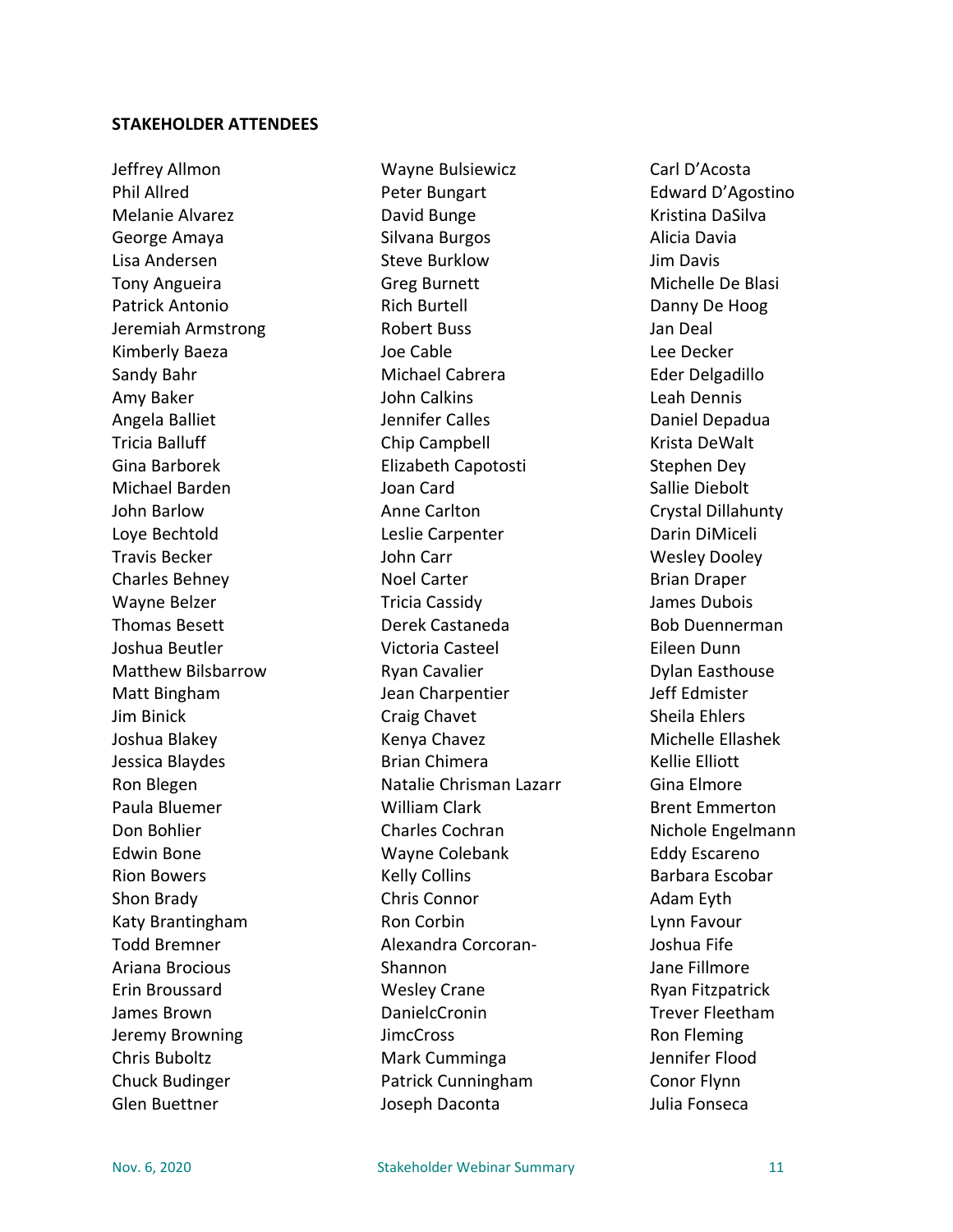Melanie Ford Mary Fosdick Paul Friedman Jennifer Fullam Baird Fullerton Michael Fulton Disha Gadre John Gallegos Galovale Galovale Israel Garcia Jillian Garman Ryan Gebman Allison Getty Nicole Gillett Mark Goldsmith Mark Gramlich Bryon Green William Greenslade Jonathan Griffin Richard Grimaldi Theresa Hadley Melaine Halash Ned Hall Laura Hall Andrea Hamilton William J Hammon Nathan Handka Andrea Harkins Russell Harms Jesus Haro William Hart Hilary Hartline Rory Hays William Heitzenrater Joyann Hernandez Joy Hernbrode Lauren Hertz Jennifer Hetherington Jill Himes Sarah Hinchcliffe Paula Hinman Matthew Hodge Sarah Holcomb Matthew Holcombe

Robert Hollander Jeff Homer Dave Hopper Christina Hoppes Yu-Chu Hsu Rebecca Hudson-Nunez Nancy Hunziker-Klaes Ann Hutchinson Laura Hyneman Brady J Lacey James Gilbert Javalera Janet Johnson Raina Johnson Michele Johnson Scott Jones Tim Jordan Hondo Judd Sirisha Kalluri Robert Kammerle Karen Kanouff Brian Kehoe Colleen Kelley Jamie Kennealy Matt Killeen Berai Kimball Major Kindsfater Lisa Kirschner Maribeth Klein Tom Klimas Paul Knol Darcy Kober T Koch Scott Kozakiewicz Jim Kudlinski Blaine Kussatz Sandra Lackey Kris LaFleur Dan Lair Lee Lambert Elizabeth Leibold Robert Leidy Jeff Lemley Jessica LeRoy

Alana Lewicki Marie Light Brian Lindenlaub Robert Linsell Dave Lipinski Tim Little Sheila Logan Ana Lopenowski Andrea Love Jeffrey Low Clayton Lupe Ben Lynch David Mack Laura Macklin Ed MacMeans Kathleen Malloy-Bradley Kimberly Marsh James Marshall Andrea Martinez Autumn Martinez Sarah Elizabeth Martinez George Maseeh Megan Mattioli April Mattox Anais Maurel David McAdams Rob McClellan Jeff McCormick Justine McCune Christina McVie Brian Meaton Nate Mecham Rocio Mejia Scott Mendenhall Elaine Mercado Jason Mercer Kristin Miller Jeff Miller Jolene Montoya Jack Moody Richard Moore Michael Morrisson Marty Mosbrucker Mark Murphy